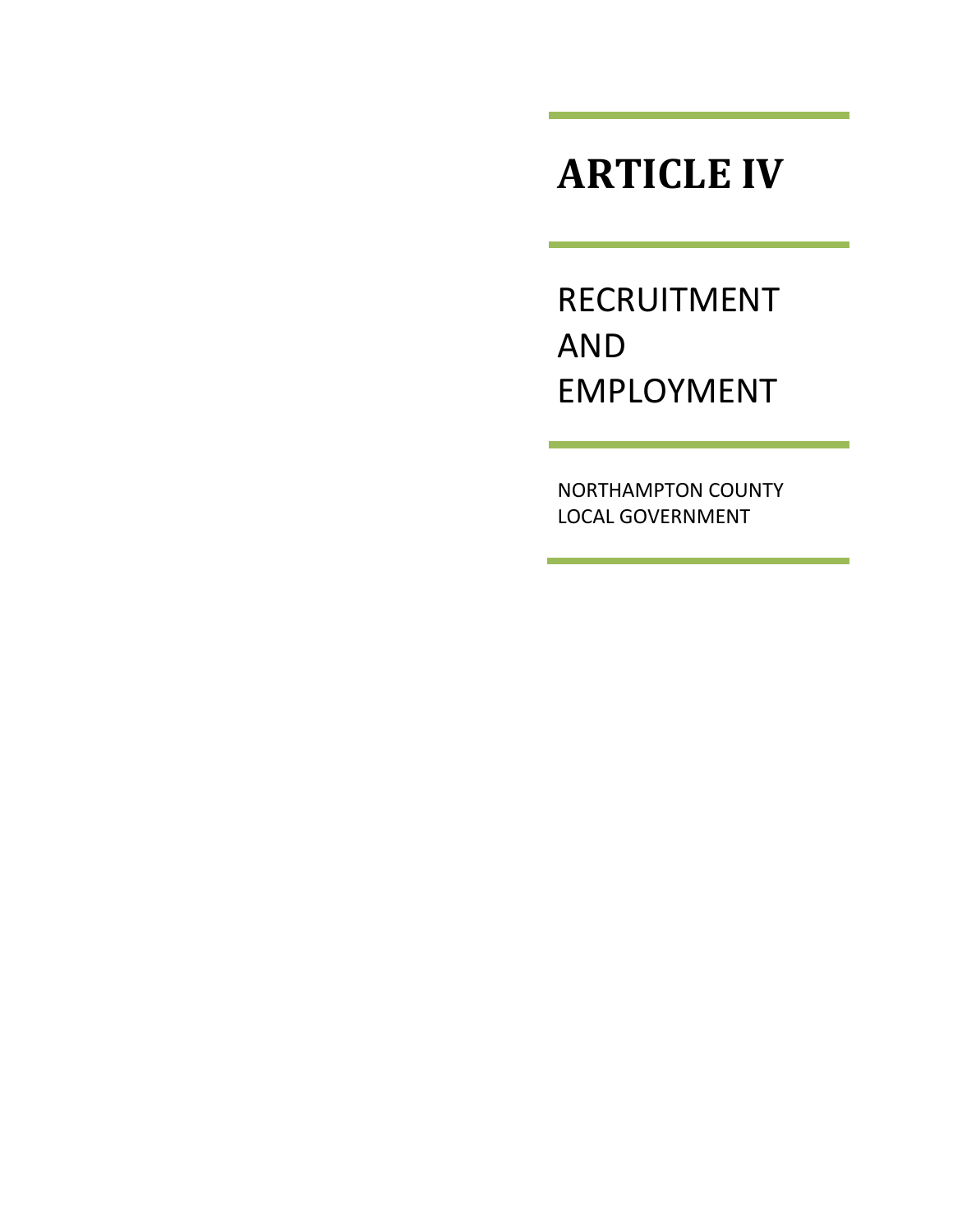## **Contents**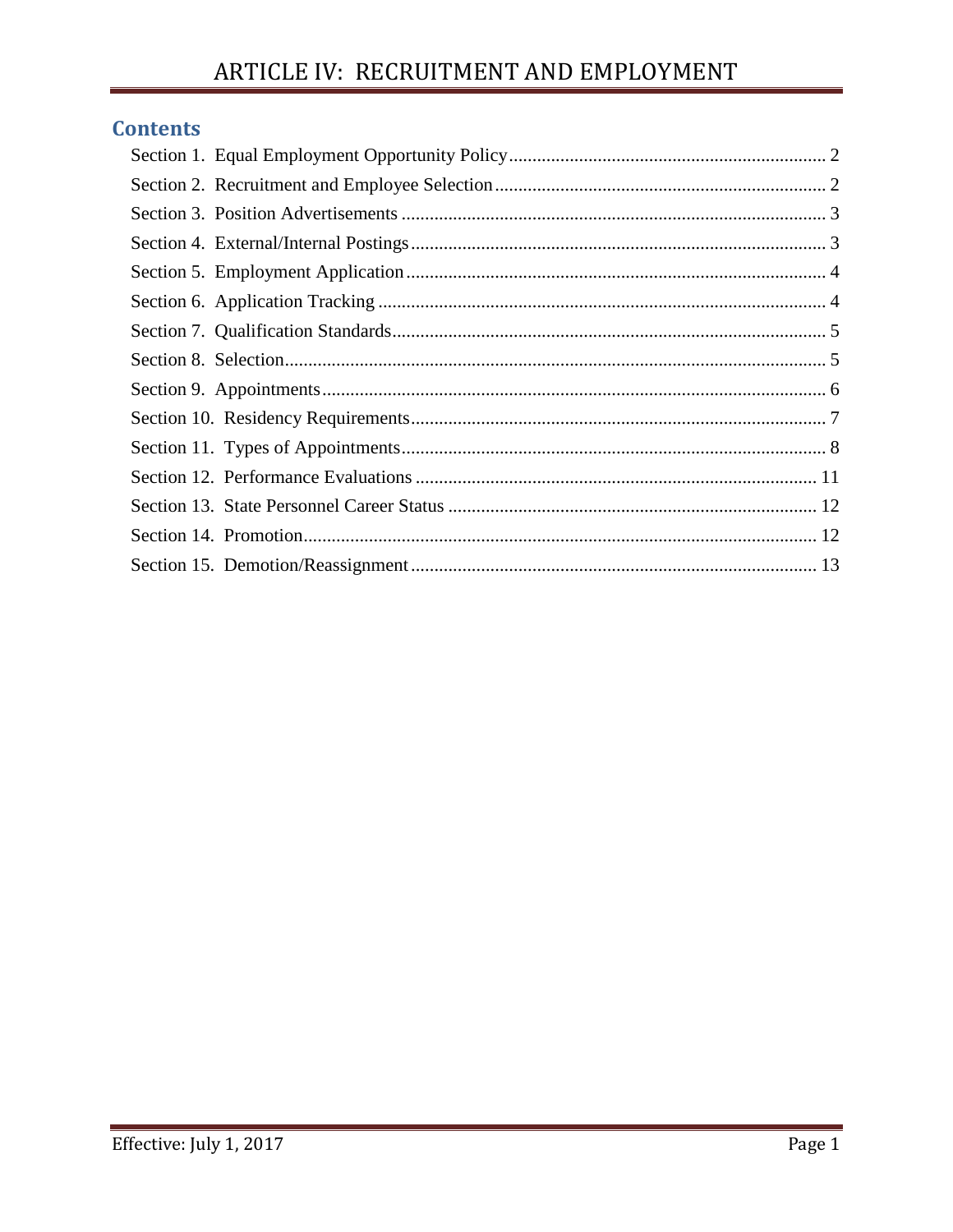## <span id="page-2-0"></span>**Courtesy Section 1. Equal Employment Opportunity Policy**

It is the policy of Northampton County Local Government to maintain a systematic, consistent recruitment program, to promote equal employment opportunities and to identify and attract the most qualified applicants for employment with the County. This policy is to be achieved by announcing position vacancies, by evaluating all applicants using the same criteria, and by utilizing the local Division of Employment Security (DES).

The County maintains a policy of providing equal employment opportunities for all persons regardless of race, color, religion, gender, national origin, marital status, citizenship status, veteran status, ancestry, creed, disability, non-disqualifying handicap, age or political affiliation. Equal employment opportunity extends to all aspects of the employment relationship, including hiring, promotions, training, terminations, working conditions, compensation, benefits and other terms and conditions of employment.

## <span id="page-2-1"></span>**Section 2. Recruitment and Employee Selection**

All Department Heads shall be responsible for the initial selecting of employees in their respective department and shall confer with the Human Resources Director and the County Manager during the selection process. While the judgment of Department Heads shall be given due consideration during the hiring process, the final hiring decision is that of the County Manager. Thus, Department Heads shall be responsible for selecting qualified personnel for all vacant positions authorized by the operating budget of the Departments in County government, except when the Board of Commissioners, upon the recommendation of the County Manager, freezes a vacant position.

The Human Resources Department is responsible for maintaining an active recruitment program which meets current and projected staffing needs, using procedures that will ensure equal employment opportunities based on job-related requirements.

All Department Heads, with the exception of the Department of Social Services, the Health Department, Emergency Management, Register of Deeds and the Sheriff Department, shall obtain assistance from the Human Resources Director in the recruiting and selection process. The respective Department Head shall coordinate with the Human Resources Director for vacancy postings with all other County departments, the Division of Employment Security (DES) and local news media or other recruitment and selection functions.

Department Heads are responsible for notifying the Human Resources Department of intent to fill a vacancy within the department.

As a standard practice, a vacancy shall be posted by the Human Resources office for a minimum of seven (7) working days at the local DES office, as well as the Northampton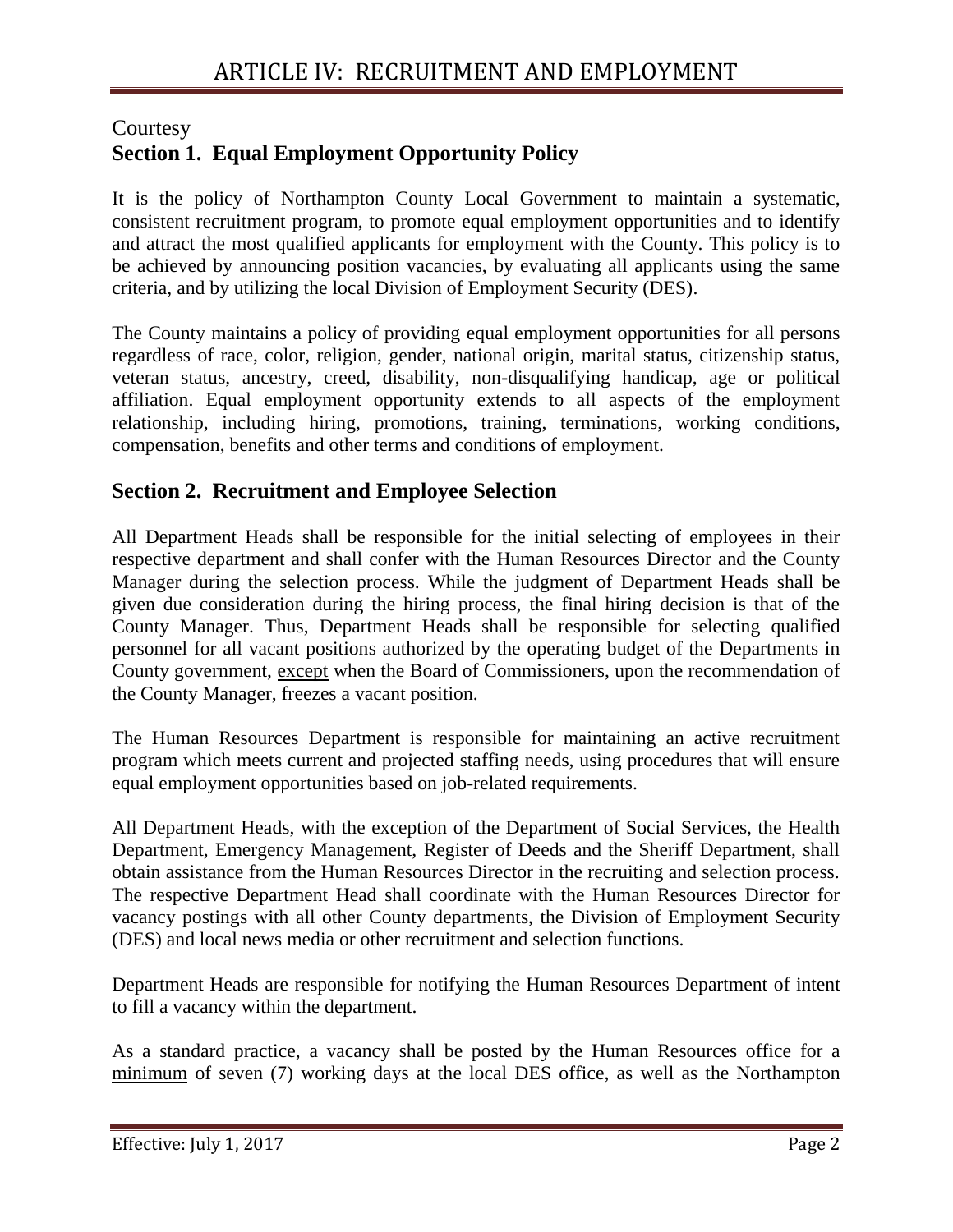County Local Government web-page, local newspapers, and bulletin boards located within County departments of which is coordinated by the Human Resources Department.

All County Departments, including those subject to the STATE HUMAN RESOURCES ACT, shall notify the Human Resources Director as vacancies occur and request assistance in the overall recruitment process on an as-needed basis or as appropriate.

#### <span id="page-3-0"></span>**Section 3. Position Advertisements**

Recruiting announcements with a job description shall include information pertinent to the position involved, including at a minimum, the classification, primary duties, knowledge and skill requirements, minimum education and experience standards, contact person, special certifications and/or licensing requirements, salary range, and application closing date.

Employment advertisements will contain assurances of equal employment opportunity and will comply with federal, state and local statutes regarding discrimination in employment matters based upon sex, race, color, creed, religion, national origin or physical or mental disability.

## <span id="page-3-1"></span>**Section 4. External/Internal Postings**

Northampton County Local Government has two (2) posting options for recruiting and the respective Department Head shall determine when and if appropriate to conduct only an internal posting. Typically, qualified applicants are available for the position posted. Department Heads shall also determine when to run both internal and external postings concurrently.

All job posting shall be processed through the Human Resources Department.

1. Internal Posting

This option will allow employees the first opportunity to apply for County vacancies prior to having the posting on an external basis. Internal postings will include all County Departments and shall be posted within all departments. Candidates may submit an application to the Human Resources Department or as designated on the job announcement. All County job vacancies will be posted for a minimum of seven (7) working days.

2. External Posting

This option will allow all candidates interested in County positions to apply for posted positions. Department Heads will have the opportunity to consider anyone who is interested in a County position listed with the DES, advertised in the local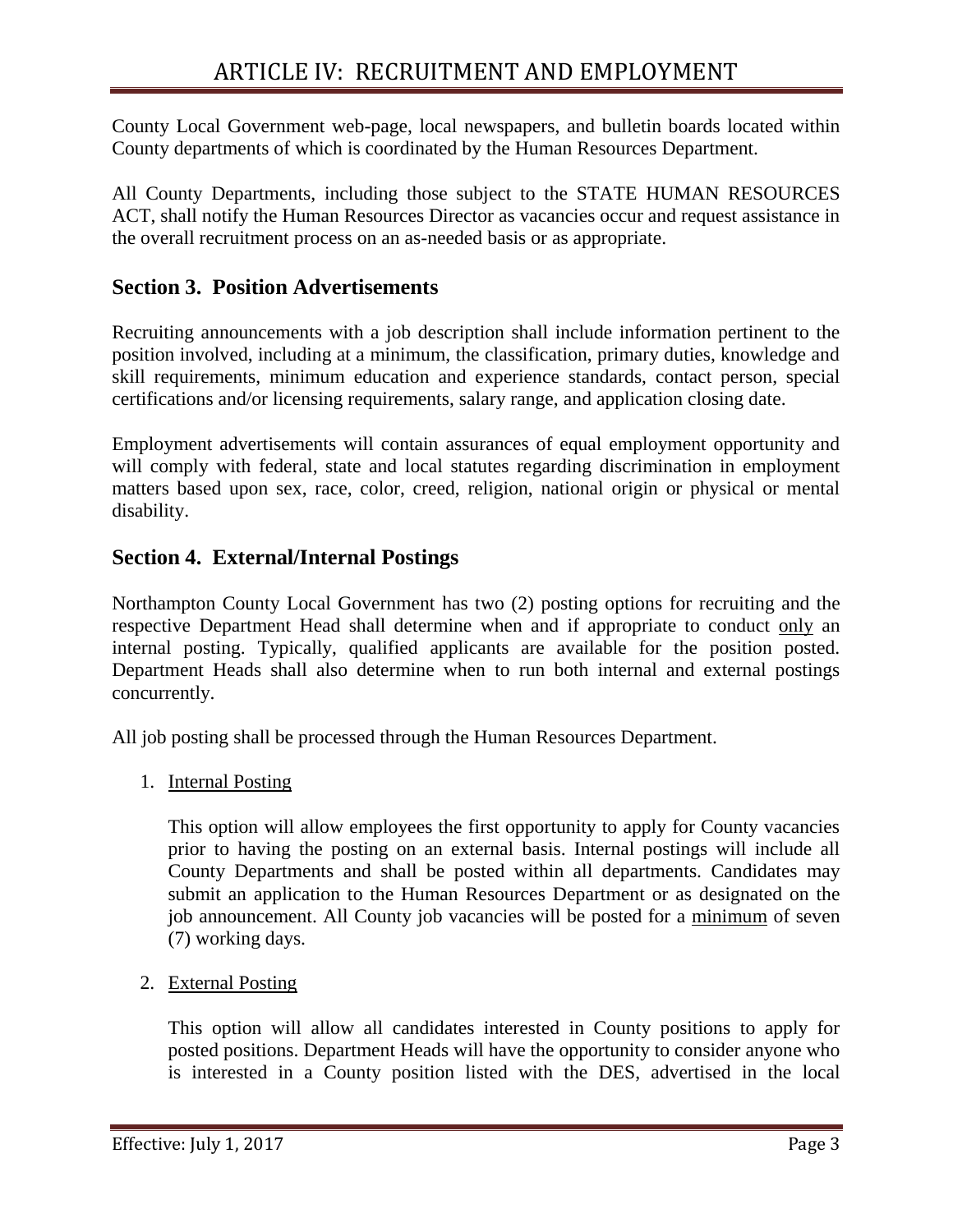newspapers, posted on the County website and in all departments. All County job vacancies will be posted for a minimum of seven (7) working days.

## <span id="page-4-0"></span>**Section 5. Employment Application**

Applications may be submitted to the Human Resources Department, to the designated department (for the Department of Social Services or the Health Department ONLY), or the local DES office by the closing date. Applications with a U.S. Postal Service postmarked on or before the closing date will be accepted when received by mail. Northampton County Local Government accepts faxed copies of applications on or before the given deadline; however, all originals must be brought or mailed to the Human Resources office shortly after.

- A. **The Northampton County Local Government –** Application for Employment shall be the standard form accepted for position listings for all general County positions. All persons expressing interest in employment with the County will be given the opportunity to file an application for any advertised position and a separate application must be completed for each vacancy.
- B. The Application for Employment **– State of North Carolina (Form PD-107)** is the REQUIRED FORM for positions with the County's Health Department, the Department of Social Services, and the Emergency Management Department. Applications should be delivered to the respective departments but may be submitted to the Human Resources Department by the closing date for inter-office distribution.

## *FALSE OR MISLEADING INFORMATION*

Any employee who knowingly and willfully discloses false or misleading information, or conceals dishonorable military service; or conceals prior employment history or other requested information, either of which are significantly related to job responsibilities on an application may be subjected to disciplinary action up to and including dismissal from employment. Dismissal shall be mandatory where the applicant discloses false or misleading information in order to meet position qualifications.

## <span id="page-4-1"></span>**Section 6. Application Tracking**

The Human Resources department shall be responsible for maintaining selection tracking records and files for job announcements, including posting and closing dates, referral sources utilized during the recruitment process and the specific information relating to the pool of applicants considered for each position vacancy. Employment applications and pertinent records shall be maintained for a minimum of two (2) years.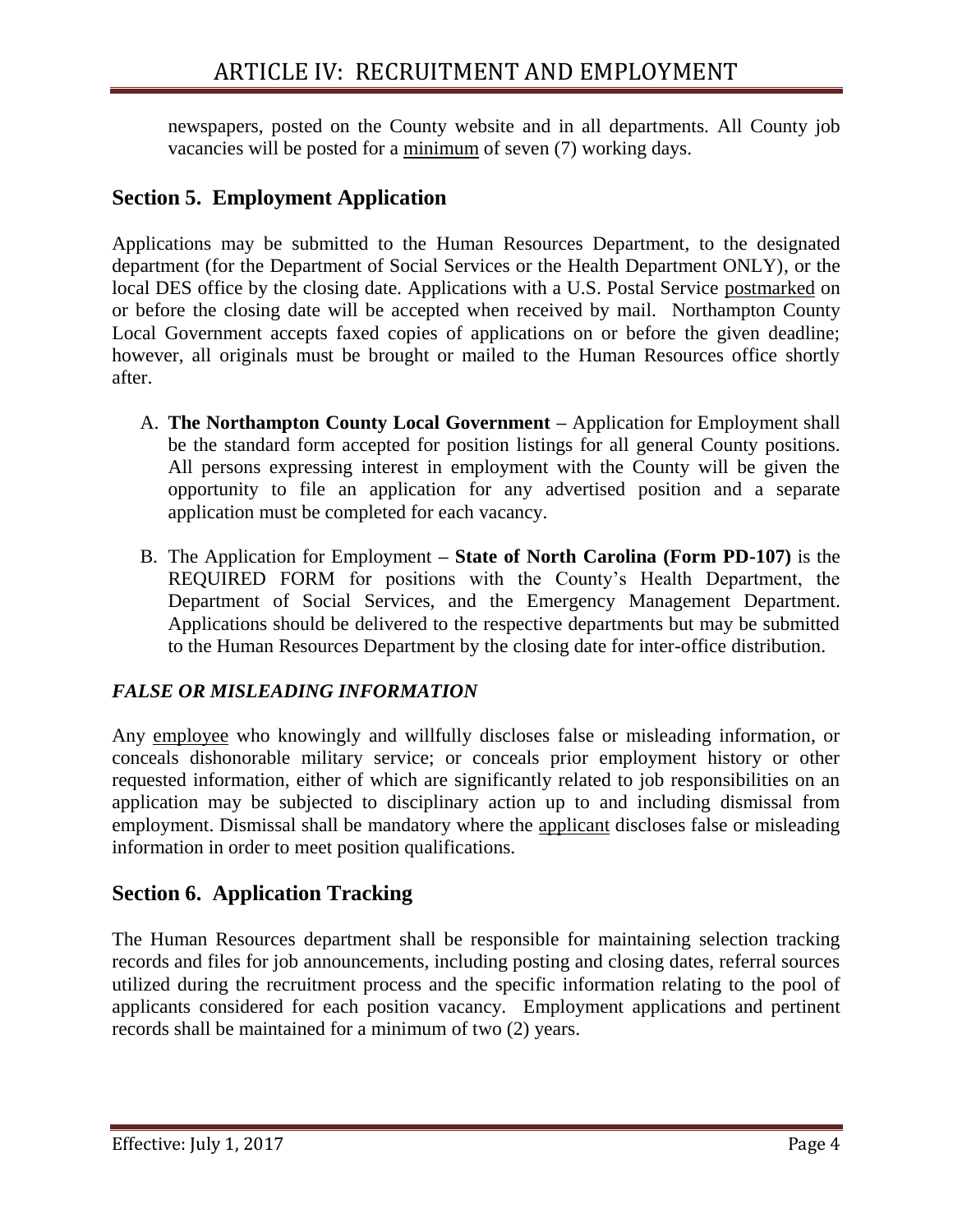## <span id="page-5-0"></span>**Section 7. Qualification Standards**

Applicants shall meet the employment standards established by the Position Classification Plan and such other reasonable and appropriate minimum standards as may be established by the Board of Commissioners and the State Human Resources Commission**.** Qualification standards shall be reviewed periodically for purposes of determining whether they are commensurate with specified standards and conform to actual job performance requirements.

#### <span id="page-5-1"></span>**Section 8. Selection**

The Human Resources Director and respective Department Heads or County Manager will utilize, on a consistent basis, a selection process best-suited for the needs of the department that will appropriately measure work experience and job performance to ensure the best qualified candidate is selected.

Such selection methods shall include, at a minimum, a structured interview format that ensures all candidates are asked the same questions and the answers are evaluated in good faith, in an objective, fair manner which provides a fair and equal opportunity to all candidates.

The County will provide individuals with disabilities the reasonable accommodations needed to interview, of which might include providing an accessible location.

An interview panel will be established to conduct the candidate interview, evaluate relative qualifications and merits of each candidate and, in the case of County employees **not** subject to the STATE HUMAN RESOURCES ACT, the Human Resources Director and the respective Department Head will provide a final recommendation to the County Manager.

In departments subject to the STATE HUMAN RESOURCES ACT, the interview panel will consist of management staff in that Department and the recommendation shall be made to the applicable appointing authority. All decisions as to selections of candidates to fill a vacancy will be supported by objective and detailed written documentation reflecting that all of the above policies have been met.

The Human Resources Director, or his/her designee, will notify applicants deemed most qualified of selection and make an offer of employment. The Human Resources Director (or his/her designee) shall attempt to verify the status of credentials and the accuracy of statements contained in the application for each new employee prior to the employment offer.

With exception of the Department of Social Services, the Health Department, Emergency Management, Register of Deedsµ and the Sheriff Department, the respective department's documentation of offer and letter of acceptance shall be forwarded to the Human Resources Department and shall be placed in the employee's personnel record.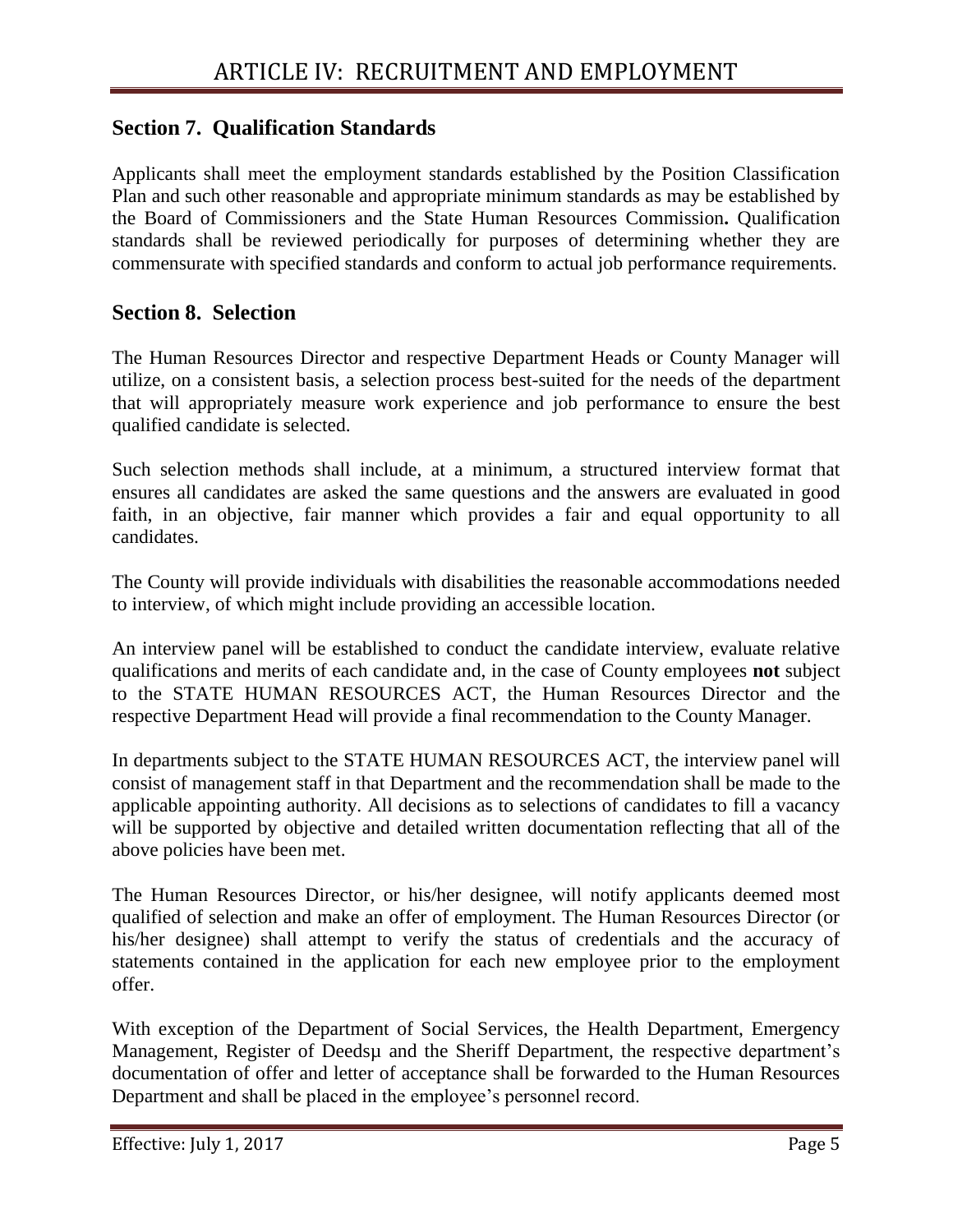In filling position vacancies, Northampton County Local Government encourages all qualified employees to apply in efforts to increase the opportunity of advancement and promotion within the County.

## <span id="page-6-0"></span>**Section 9. Appointments**

The Human Resources Director and a Department Head may coordinate efforts with regards to communicating any job offers to applicants or employees for position vacancies.

The Department of Social Services, the Health Department, Office of the Sheriff and the Register of Deeds **do not** require County Manager's approval for the hire of an applicant.

The County Manager shall ensure appointments (except for the Department of Social Services, the Health Department, Office of the Sheriff and the Register of Deeds) and determine if the classification and starting salary are appropriate subject to the following conditions:

1. Criminal Background and Motor Vehicle Check, etc.

Human Resources Director will initiate a review (i.e., background, driving record, references) for general County applicants, prior to any offer of employment, with the driving record becoming a part of his/her personnel file in the Human Resources Department. Driving records for employees subject to the STATE HUMAN RESOURCES ACT will also be filed in the employee's personnel record located within the respective department.

2. Drug Screening

After the conditional offer of employment, all new employees will be required to submit to a drug screen, in accordance with the County's Drug Free Workplace Policy.

The Department of Social Services, the Health Department, Office of the Sheriff, and the Register of Deeds shall have authority over the appointments to their respective departments, with the County Manager approving the hiring rates for new employees. (Positions hired above STEP 3, shall require approval by the Board of Commissioners).

In accordance with North Carolina General Statute 153A-103(1), the Board of Commissioners must approve the appointment by the Office of the Sheriff or Register of Deeds of a relative by blood or marriage of nearer kinship than first cousin or of a person who has been convicted of a crime involving moral turpitude.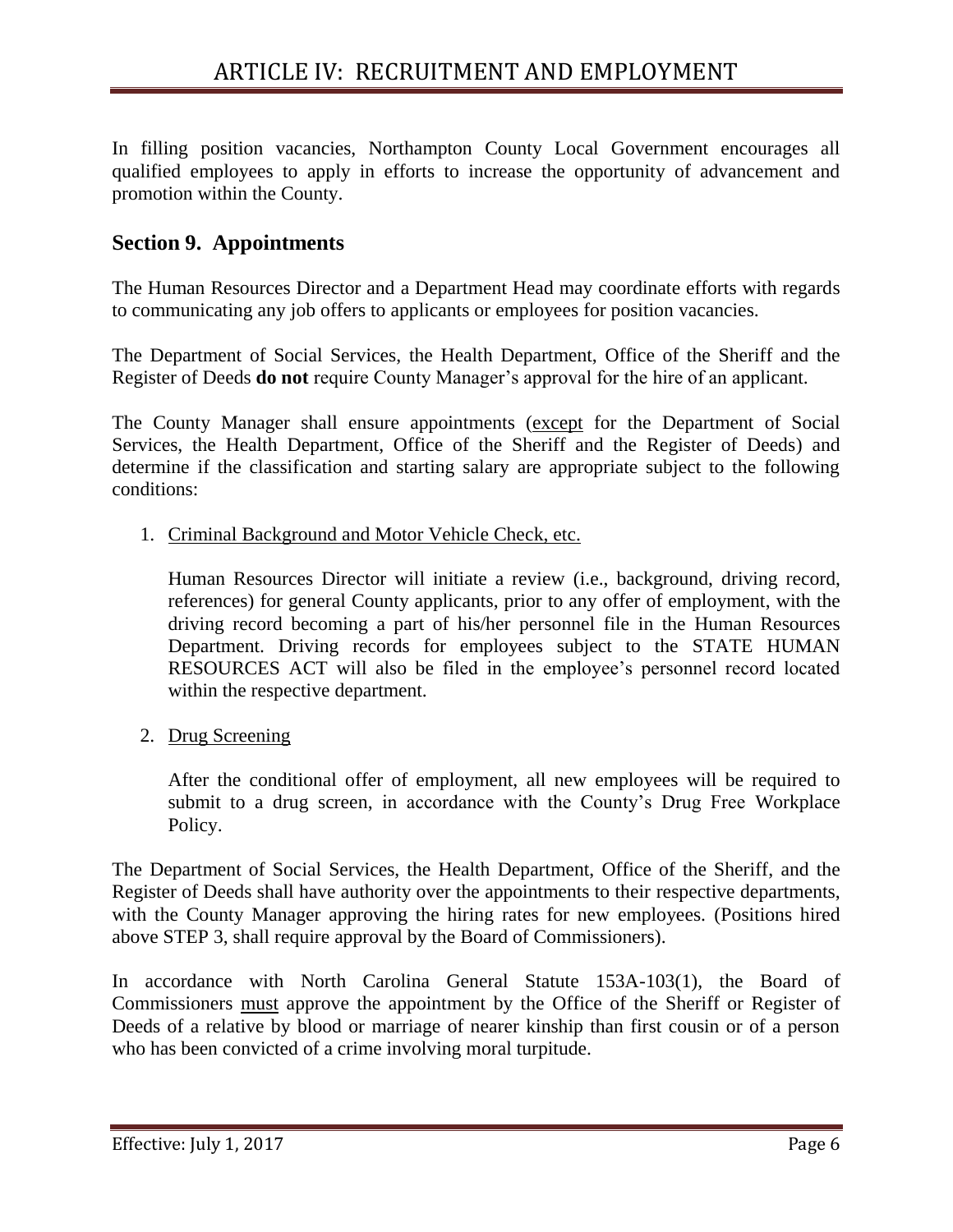Applicants selected for employment shall be notified in writing by the Human Resources Department or by the respective department as soon as practical, including therein, any conditions of employment which may vary from routine practices. The hired employee will accept the conditions of employment by written acknowledgement.

The Department Head will generate the Payroll Status Change Form with the hire date, grade, step, salary, etc. The original payroll form and related information will be maintained in the employee's personnel record in the Human Resources Department.

All new employees shall **not** receive a paycheck until the second (2nd) pay period following the date of employment, based upon completion of all necessary employment forms. The employee's first payroll check will include payment for all hours work from hire date. There will be no "Check-In-The-Hold".

All new, full-time employees shall become eligible for hospitalization insurance coverage on the first day of the month following thirty (30) days of employment. (*See* Article VII – Section 3)

## **A. New Employee**

Any new employee who has previous state/local government service shall be credited for that service for *annual leave* accrual purposes, at the rate determined by the years of *creditable service*. Northampton County Local Government will accept *sick leave* from an eligible transferring agency. A Transfer is defined as **"no break"** in service between previous employer (State or Local Government agency in North Carolina) and Northampton County Local Government (*see* Article VI – Section 6).

## **B. Rehired Employee**

In addition to **A**, any rehired employee having two (2) years of continuous previous permanent full (or permanent part-time creditable service with the retirement system), who returns to County employment within five (5) years of his/her separation date, will be eligible to receive credit for time previously worked after completion of five (5) years of continuous service. This rehire provision shall be a *one-time* occurrence and pertains to the rate of annual leave accrual and longevity with Northampton County Local Government only.

## <span id="page-7-0"></span>**Section 10. Residency Requirements**

DEPARTMENT HEADS shall be required to live within a 50 mile radius of Jackson, North Carolina (county seat). Any job appointment made to a department head candidate outside of the 50 mile radius of the county seat shall relocate within his/her nine-month (9) probationary period. Certain elected positions, such as Sheriff and Register of Deeds, may have additional residency requirements imposed by North Carolina law.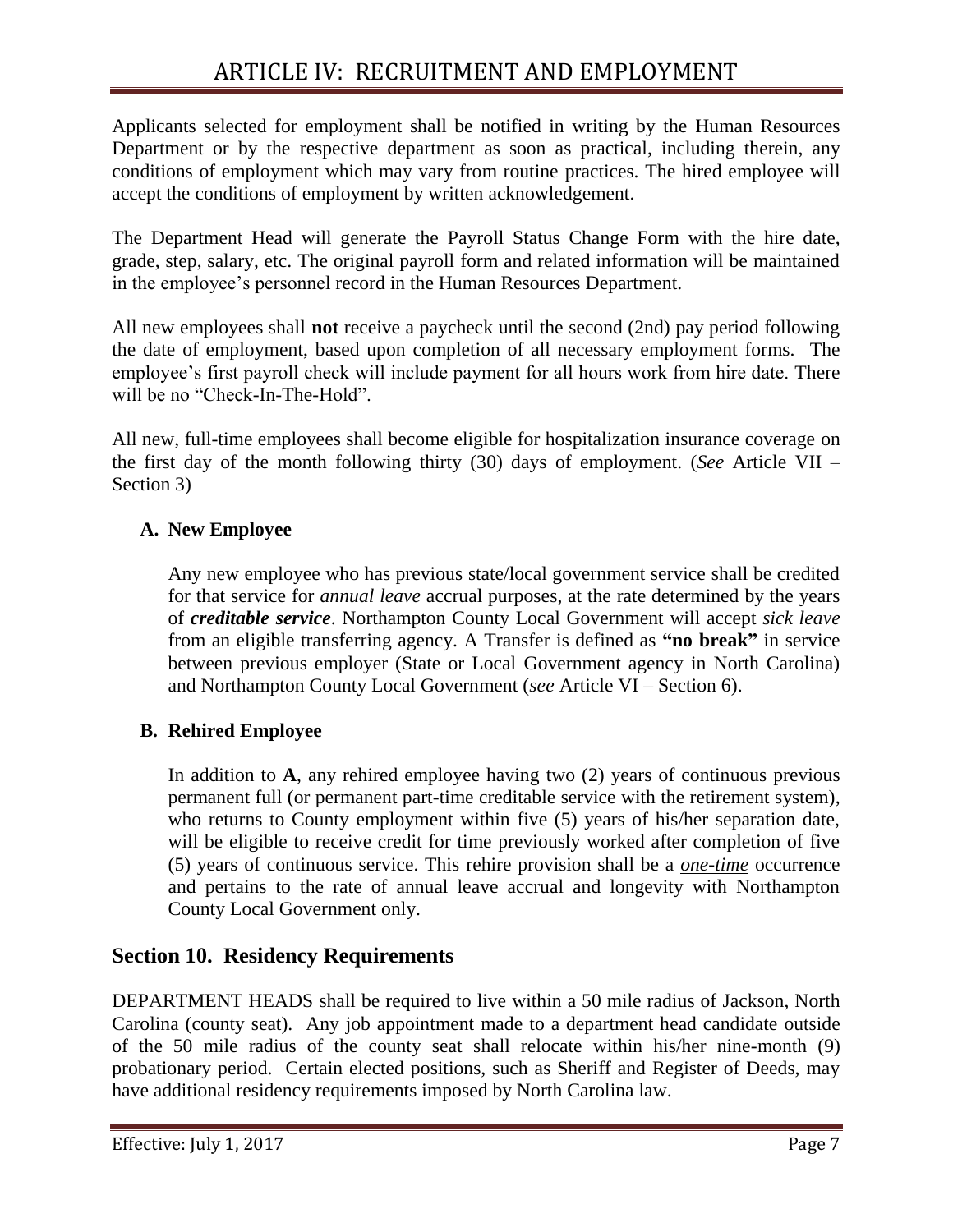## <span id="page-8-0"></span>**Section 11. Types of Appointments**

Following are types of initial appointments that may be effected in Northampton County Local Government.

#### **A. Probationary Appointment**

Individuals receiving original appointments to permanent positions must serve a probationary period. This period is an essential extension of the selection process and provides the time for effective adjustment of the new employee or the elimination of those whose performance does **not** meet acceptable standards.

The probationary period is a training period during which employees can receive feedback while they learn a new job. The immediate supervisor and/or Department Head may conduct periodic performance evaluations that allow the employee to remain aware of any work performance deficiencies.

Should an employee need to go on Leave Without Pay during his/her probationary period, the probationary period shall be extended for the amount of time the employee is on approved leave without pay status. (*see* Leave Without Pay – Article VI)

Persons being rehired after leaving employment in a County position shall be required to serve a probationary period.

The probationary period for the new employee begins on the date of employment and continues for a period of nine (9) months, with the exception of a sworn officer position with the Office of the Sheriff, which requires a twelve (12) month period.

At any time during a probationary or trainee period, an employee may be separated from service for causes related to unsatisfactory performance of duties or for unacceptable personal conduct detrimental to the Department without the right of appeal or hearing. The employee must be given notice of dismissal, including reasons.

Employment in a temporary full-time appointment may be credited towards the probationary period at the discretion of the appointing authority.

Employment in an emergency appointment shall **not** be credited towards the probationary period.

Once an employee completes his/her probationary period, that employee will **not** be required to complete another probationary period if ever promoted to a different position within the same department.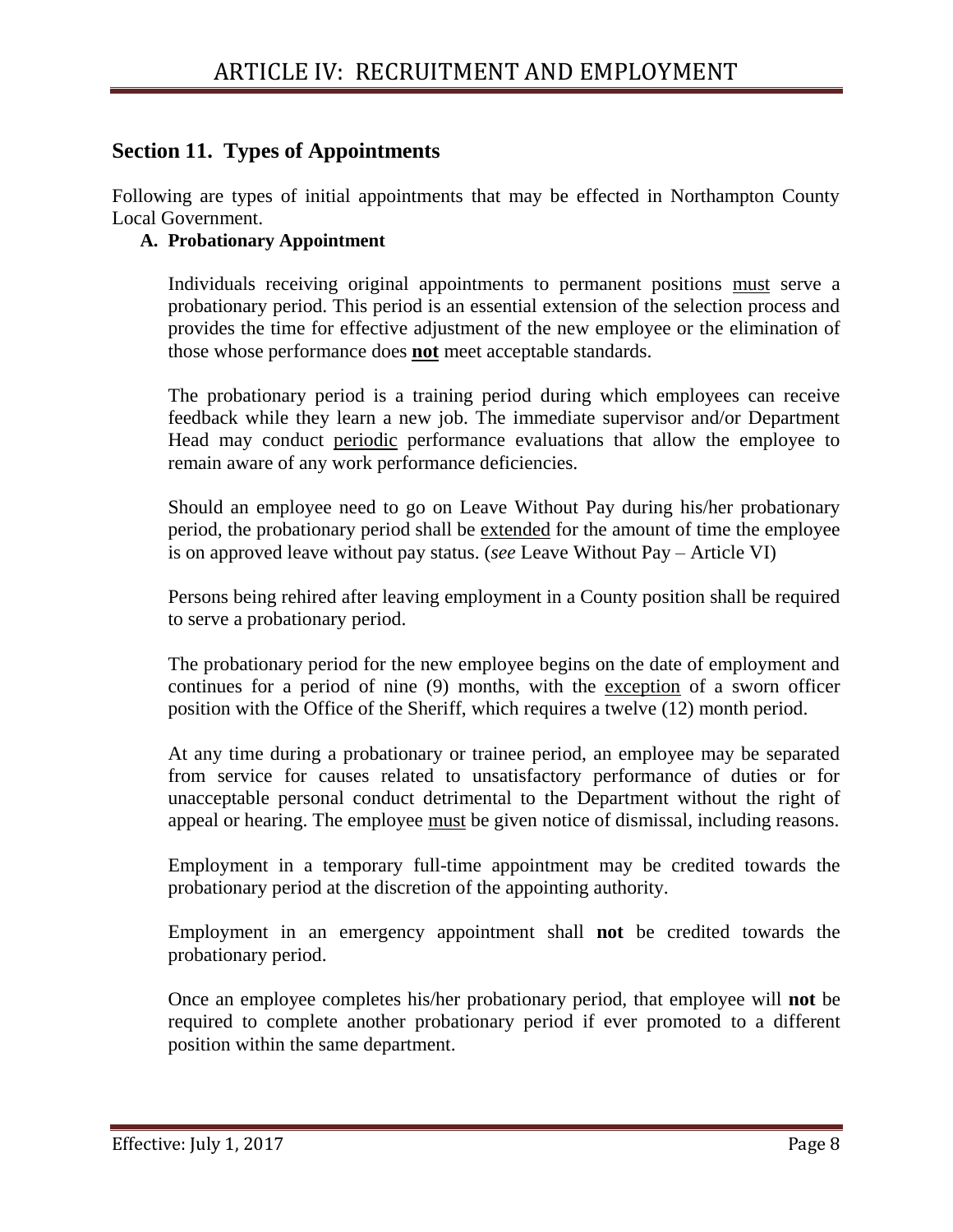Should an employee be promoted or accept a vacant position within a different department than he/she served his/her initial probationary period, the employee is required to serve another probationary period within the new department. (*see*  Promotions, Reassignments – Article I)

#### **B. Trainee Appointment**

A trainee appointment may be made to a position in any class for which the specification includes special provisions for a trainee progression leading to a regular appointment.

An individual may **not** be appointed as a trainee if he/she possesses the acceptable training, required certification/qualifications and/or experience for the job class. A fully qualified employee cannot hold a position as a "trainee".

The specification for each class in which a trainee appointment is authorized will define the minimum qualifications for the trainee appointment and the minimum qualifications for a regular probationary appointment.

It is expected that the individual will progress through supervised experience to a minimum level of satisfactory performance in the position during the probationary or trainee period, whichever is applicable.

This limit does **not** include time spent on educational leave or additional time required to participate in a work-study program designed to meet educational requirements for the class.

An employee may **not** remain in a trainee appointment beyond the time he/she meets the educational and experience requirements for the class. After the employee has successfully completed all educational and experience requirements, he/she shall be given a probationary or permanent status in the position or shall be separated.

If an employee with permanent or career status in another class accepts a trainee appointment, the permanent or career status will be waived for the duration of the trainee appointment.

The employee can regain permanent or career status either through successful completion of the trainee appointment or by reinstatement to the class in which he/she previously held.

#### **C. Permanent Appointment**

A permanent appointment is an appointment to a permanently established position when the incumbent is expected to be retained on a permanent basis. Permanent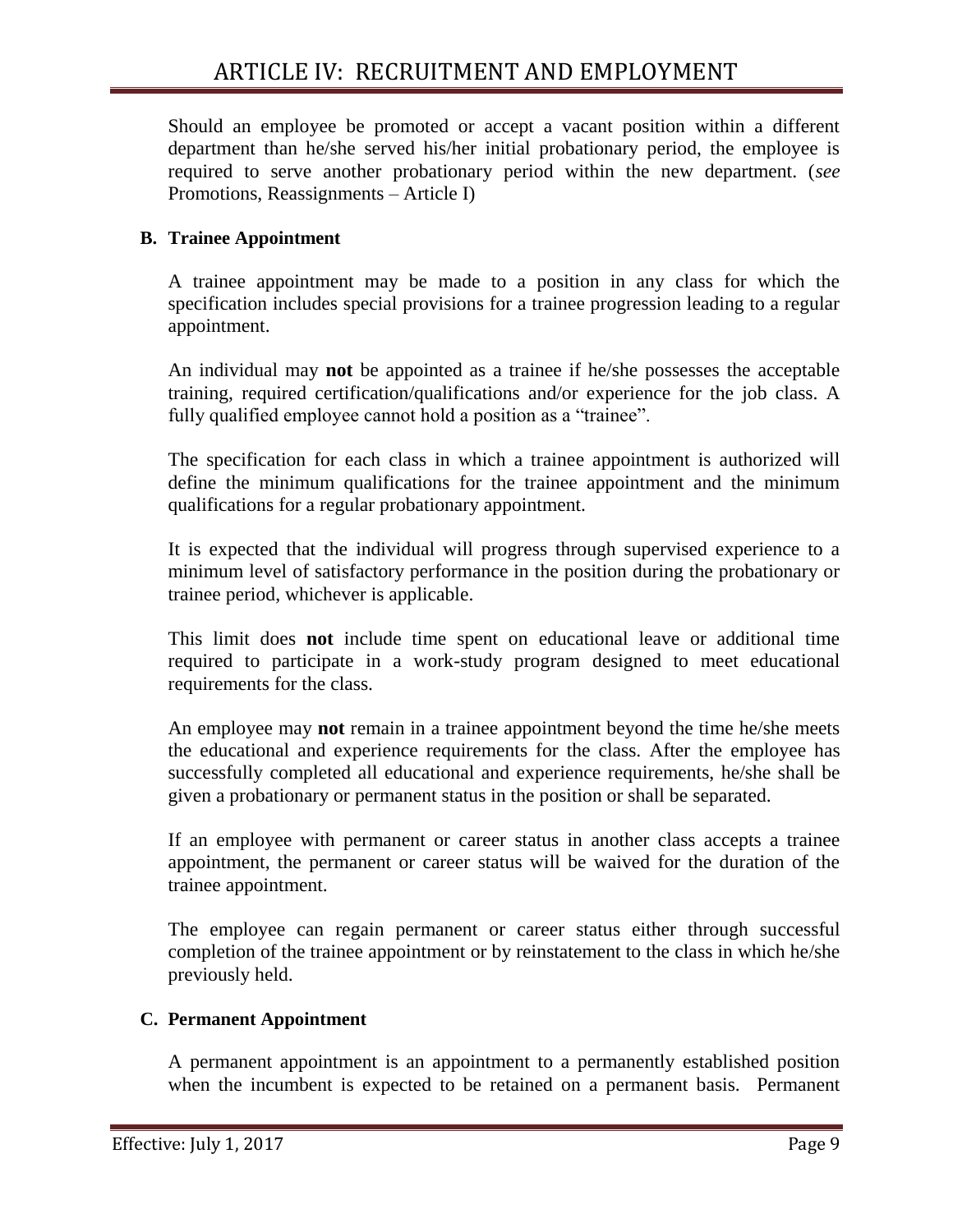appointments follow the satisfactory completion of a probationary and/or trainee appointment, or may be made upon reinstatement of a qualified employee.

County employees who work a full workweek (37.5 hours) are classified as permanent, full-time employees and are entitled to all employee benefits offered by the County.

#### **D. Permanent Part-time Appointment**

A permanent part-time appointment is an appointment to an established position for an indefinite period with a work hour schedule totaling less than the number of hours in the regular work week in the work unit in which the position is located.

Permanent part-time employees are entitled to annual leave and sick leave benefits earned on a pro-rata basis (or other benefits, such as participation in the local government retirement plan, based on the hours per week).

#### **E. Temporary Appointment**

A temporary appointment may be made to a permanent or temporary position. The appointment shall be limited to a maximum duration of twelve months. The appointee must meet the minimum training and experience standard of the class to which initially appointed.

- A. **Part-Time Temporary Worker**: A part-time temporary worker is hired and scheduled to work on as-needed basis. Part-Time Temporary Workers are **NOT** eligible for benefits. The **maximum** hours allotted in a part-time temporary position is **19 hrs. per week** and **up to 1000 hrs. annually**).
- B. **Full-Time Temporary Worker**: A full-time temporary worker is hired to work full-time hours (30 or more hours per week) for a temporary assignment. Full-time temporary workers are eligible for leave benefits, medical benefits and Retirement benefits as long the required number of hours required by the Retirement System is met.

#### **F. Emergency Appointment**

An emergency appointment may be made when an emergency situation exists requiring the services of an employee before it is possible to identify a qualified applicant through the regular selection process. When it is determined that an emergency appointment is necessary, all other requirements for appointments will be waived.

An emergency appointment may be made for a period of up to sixty (60) workdays, consecutive or non-consecutive, or a total of 480 hours in "pay status". Any one (1) individual may **not** receive successive emergency appointments. At least three (3)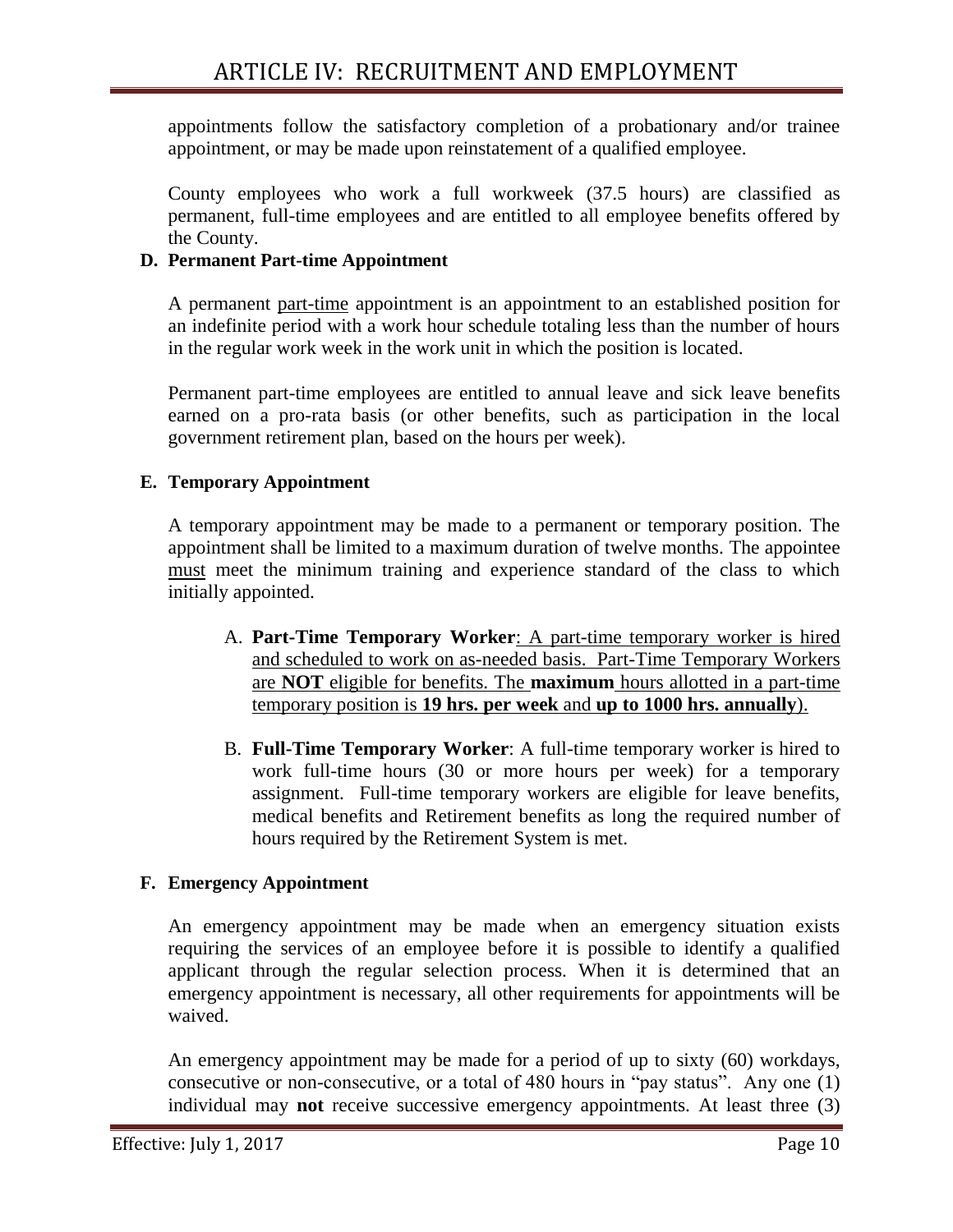calendar months must elapse before the employee may serve another emergency appointment.

#### **G. Work-Against Appointment**

When qualified applicants are unavailable and there is no trainee provision for the classification of the vacancy, the appointing authority may appoint an employee below the level of the regular classification in a work-against situation. A workagainst appointment is for the purpose of allowing the employee to gain the qualifications needed for the full class through on-the-job experience.

The appointee must meet the minimum training and experience standard of the class to which initially appointed. A work-against appointment may **not** be made when applicants are available who meet the training and experience requirements for the full class, and for the position in question. Employees are entitled to all benefits offered by the County.

#### **H. Contractual Agreement**

A contract is a working arrangement by written agreement between the Contractor and Northampton County Local Government and/or respective County Department for the utilization of special skills or services as required by the Department.

All contracts shall be reviewed, evaluated by the County Attorney and approved by the Northampton County Local Government Board of Commissioners. Northampton County Local Government shall comply with the provisions of the Internal Revenue Service's code in the determination of employee-employer relationships.

#### <span id="page-11-0"></span>**Section 12. Performance Evaluations**

Performance Evaluations should typically be initiated at the three (3), six (6) and eight (8) month intervals. At the end of the designated probationary period, an employee who has **not** achieved the desired level of performance shall be separated. Service in a probationary period is "at will", and an employee may be dismissed for any reason. A probationary employee may be dismissed without the right of appeal; however, he/she will receive a written notification outlining the specific reasons for dismissal. Employees who complete a probationary period in a *satisfactory* manner will be considered permanent employees.

Employees subject to the STATE HUMAN RESOURCES ACT, employees of the Department of Social Services and Health Department, and the Emergency Management Coordinator, who complete a *probationary period* in a satisfactory manner, will be considered permanent employees until such time as they have served in the department for twelve (12) consecutive months and therefore, gain "career status".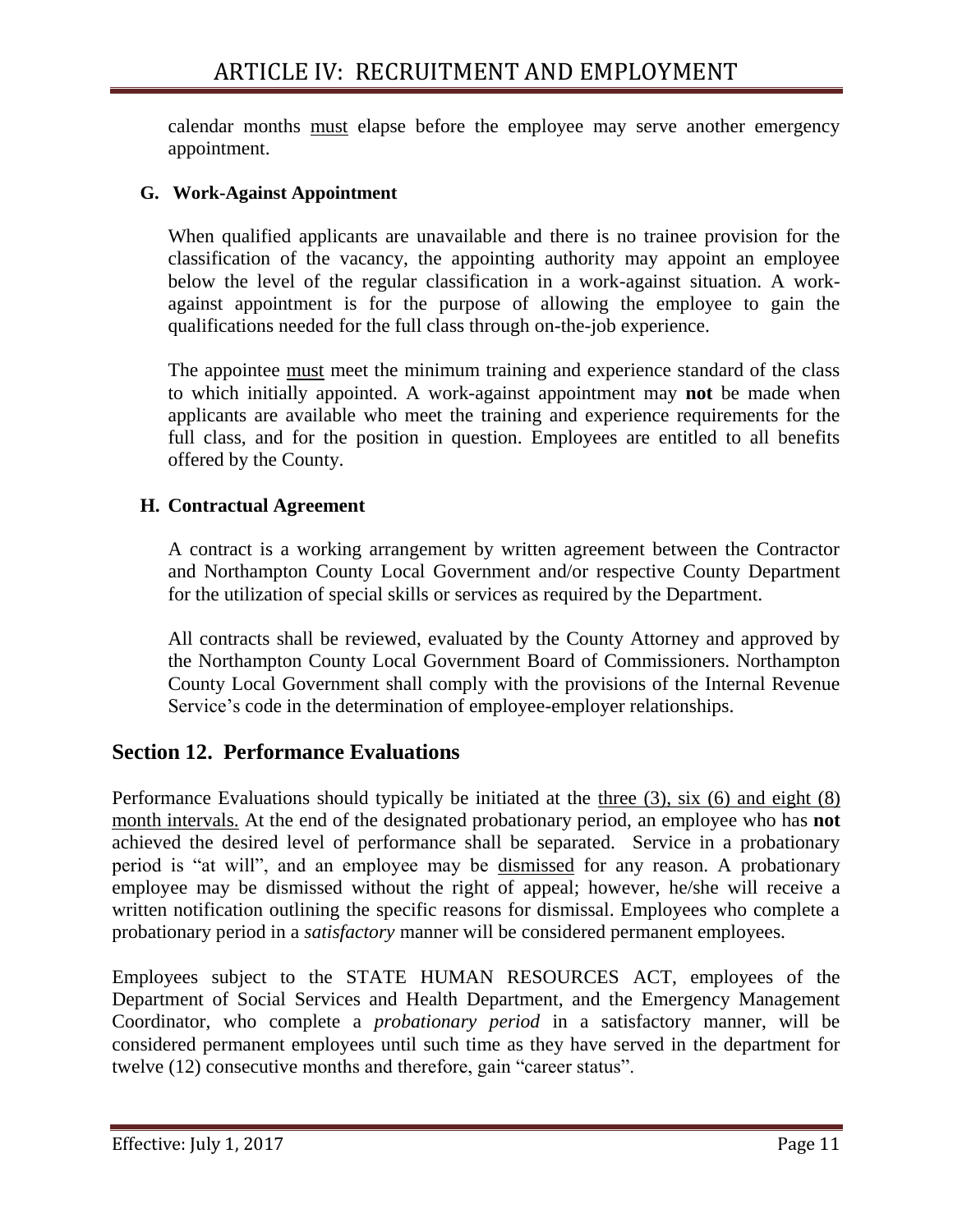On an *annual basis*, all full-time Northampton County Local Government employees will be evaluated as to their performance during the last year. It is the practice of Northampton County Local Government to award all full-time employees a one-step merit increase that has consistently performed assigned duties in an above average to outstanding manner. (See Article VII – Section 12).

## <span id="page-12-0"></span>**Section 13. State Personnel Career Status**

Employees of the Health Department, the Department of Social Services and the Emergency Management Coordinator, who are subject to the STATE HUMAN RESOURCES ACT provisions, must work for twelve (12) consecutive months before they gain a property interest that is protected by due process.

Employees who completed a **probationary period** on or before August 18, 2007, have gained a property interest in their position and have obtained appeal rights for any adverse action to include disciplinary demotions, suspensions without pay, reduction-in-force and dismissals.

All employees who completed a probationary period with their respective department on or after August 19, 2007, must work for twelve (12) consecutive months, measured from their original date of employment, before they gain a property interest that is protected by due process.

Employees who have completed the consecutive, twelve (12) months of service have the right to formally appeal any formal, adverse action. (*See* Article IX).

## <span id="page-12-1"></span>**Section 14. Promotion**

Employees who are interested in advancing within the County must apply to the vacant position of interest. Candidates for promotion shall be chosen on the basis of their qualifications and their work records. When an employee is chosen for promotion, the Department Head shall forward the promotion request to the County Manager with recommendations for classification and salary, as well as specific reasons for selecting the employee over other applicants.

The Health Department, Department of Social Services, Emergency Management Coordinator, Register of Deeds, and the Office of the Sheriff are required to report salary issues only. After considering the Department Head's recommendation, the County Manager shall approve or reject the proposed appointment, except with the Health Department, Department of Social Services, Register of Deeds, and the Office of the Sheriff, and, if the appointment is made, shall determine the classification and starting salary for the employee.

If the employee is promoted within the same department, he/she is not required to complete a probationary period for the new position; however, employees who are promoted outside of